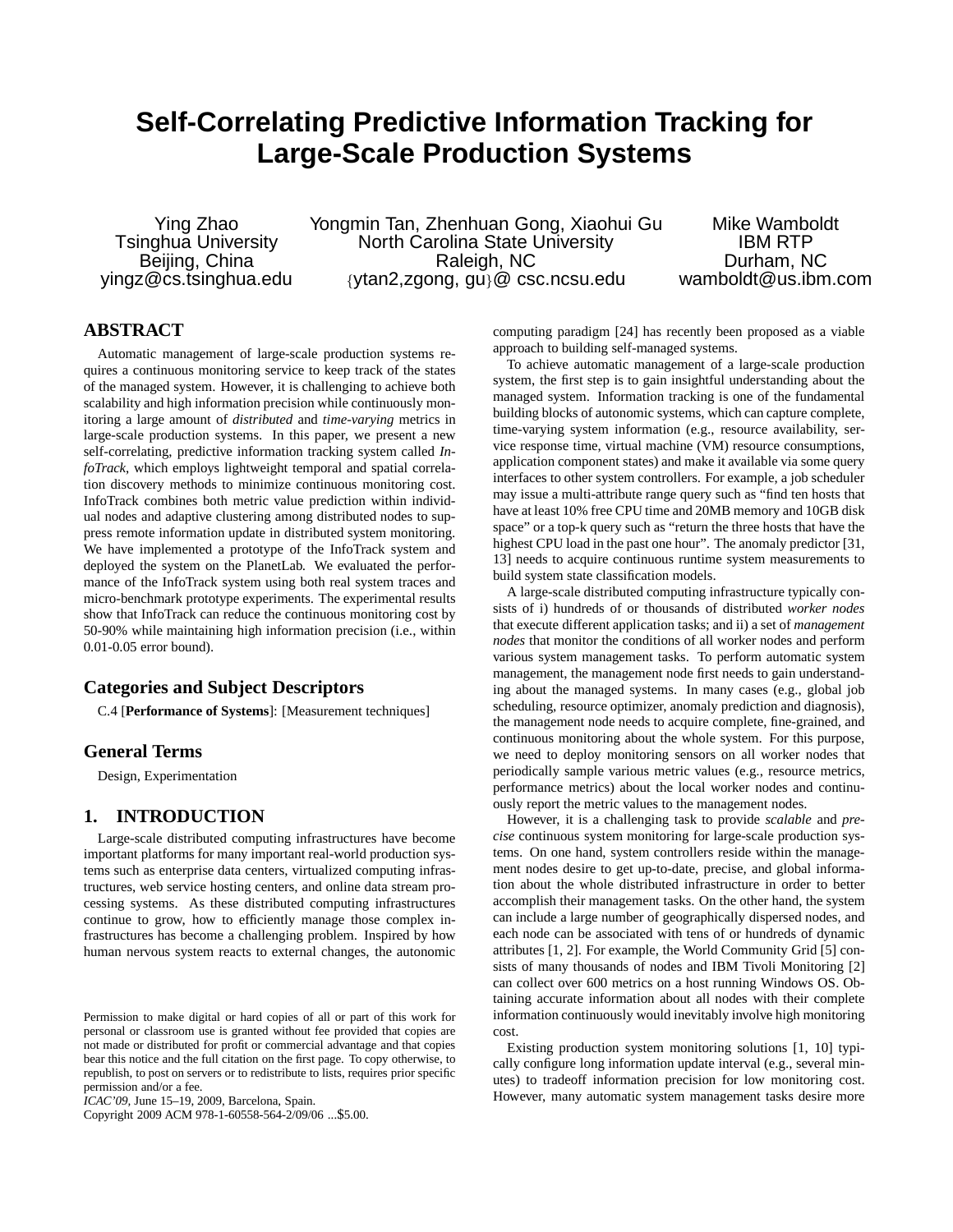

**Figure 1: Suppressed Information tracking for large-scale distributed systems.**

fine-grained, up-to-date, monitoring data. Previous research work on scalable distributed monitoring can be broadly classified into two categories: i) employing decentralized architectures such as hierarchical aggregation [27] or peer-to-peer structure [30, 23] to distribute monitoring workload; and ii) trading off information coverage [21] or information precision [17] for lower monitoring cost. In contrast, our research focuses on an orthogonal problem, that is how to *explore temporal and spatial correlation patterns among distributed monitoring metrics to perform online suppression over continuous monitoring data so as to minimize system monitoring cost*. Our solution can be generally applied to any centralized or decentralized monitoring architecture.

In this paper, we present the design and implementation of the *InfoTrack* system, a new *self-correlating, predictive* information tracking system to reduce monitoring cost without losing information coverage or precision. By suppressing remote information update, our approach not only reduces monitoring network traffic but also lower the end-system resource consumption (e.g., CPU, memory, disk storage, power) for processing monitoring data. InfoTrack employs light-weight schemes to discover various metric correlation patterns on-the-fly within the monitored system. We explore both temporal correlation within one node (e.g., self-similarity) and spatial correlation among distributed nodes (e.g., group-similarity) to suppress unnecessary remote information update, illustrated by Figure 1.

- To leverage the temporal correlations, we install a metric value predictor  $P_i$  at both the monitoring node and the management node. If the attribute value at time  $t$ , denoted by  $a_{i,t}$  can be predicted by  $P_i$  within a pre-defined error bound, we can suppress the remote update about  $a_{i,t}$  from the monitoring node to the management node since the management node can infer the attribute value using the same predictor.
- To leverage spatial correlation for a monitored attribute  $a_i$ , we cluster all monitored nodes into different groups based on the values of  $a_i$ . We elect one node in the group (e.g., cluster head) to report its measurement values for  $a_i$ . The management node can infer the attribute values of the other nodes in the group based on the spatial correlation function.
- Our approach is *integrated*, which comprehensively considers both temporal and spatial correlations for reducing tracking cost. Our approach is also *adaptive*, which dynamically updates metric value predictors and clusters to adapt to changing correlation patterns.

We have implemented a prototype of the InfoTrack system and tested it on both PlanetLab [25], a wide-area network testbed con-

| notation  | meaning                                                     |
|-----------|-------------------------------------------------------------|
| N         | total number of monitored nodes                             |
| А         | set of all attributes                                       |
| $a_i$     | system state attribute                                      |
| $S_i$     | size of attribute $a_i$                                     |
| $l_i$     | total number clusters for $a_i$                             |
| T         | tracking interval                                           |
| CR        | total compression ratio                                     |
| $e_i$     | error bound requirement for $a_i$                           |
| $p_{i,1}$ | $\%$ of nodes with temporal correlation for $a_i$           |
| $p_{i,2}$ | $\%$ of nodes with spatial correlation for $a_i$            |
| $p_{i,3}$ | $\%$ of nodes with temporal & spatial correlation for $a_i$ |

**Table 1: Notations.**

sisting of several hundreds of hosts dispersed over wide-area networks, and Virtual Computing Lab [4], a virtualization-based computing infrastructure consisting of several hundreds of blade servers. The InfoTrack system is continuously running on the Planetlab and VCL and the information tracking results can be accessed live via a web interface[3]. Our experiments used about 300 PlanetLab nodes and collected more than three months real system attribute data (66 attributes per node) on the PlanetLab. Our experimental results show that InfoTrack can achieve 80-90% compression ratio (i.e., percentage of suppressed remote information updates) for tracking highly dynamic attributes (e.g., CPU load, memory usage) within 0.05 error bound, and more than 95% compression ratio for tracking relatively stable attribute values within 0.01 error bound. We also measured the overhead of our algorithms, which shows that our approach is light-weight and scalable.

The rest of the paper is organized as follows. Section 2 gives an overview about our system model, approaches, and problem formulation. Section 3 describes the design details of the InfoTrack system. Section 4 presents the prototype implementation and experimental evaluation. Section 5 compares our work with related work. Finally, the paper concludes in Section 7.

# **2. SYSTEM OVERVIEW**

In this section, we give an overview of the InfoTrack system. We first introduce the information management system model. We then describe our self-correlating predictive information tracking approach. Third, we derive the system cost model and present the problem formulation. We summarize the notations used in this paper in Table 1.

# **2.1 System Model**

We consider a networked system that has N nodes  $\{v_1, \ldots v_N\}$ to be monitored and a set of management nodes, illustrated by Figure 1. Each node is associated with a set of attributes (e.g., resource consumptions, performance metrics, system component states) that are denoted by  $A = \{a_1, ..., a_{|A|}\}\$ . Each attribute  $a_i$  is denoted by a name (e.g., CPU load) and a value (e.g., 10%, 20KB). Unless specified otherwise, we use  $a_i$  to represent both name and value of the attribute. On each node, there is a monitoring sensor that periodically samples the attribute values to produce a time series  ${a_{i,1},..., a_{i,t},..., a_{i,k}}$  where  $a_{i,t}$  denote the sampled value for the attribute  $a_i$  at time t. The management nodes receives continuous information update from distributed monitoring sensors to provide the distributed information tracking service. The goal of the information tracking service is to gain insightful knowledge about the managed system. With continuous monitoring, the information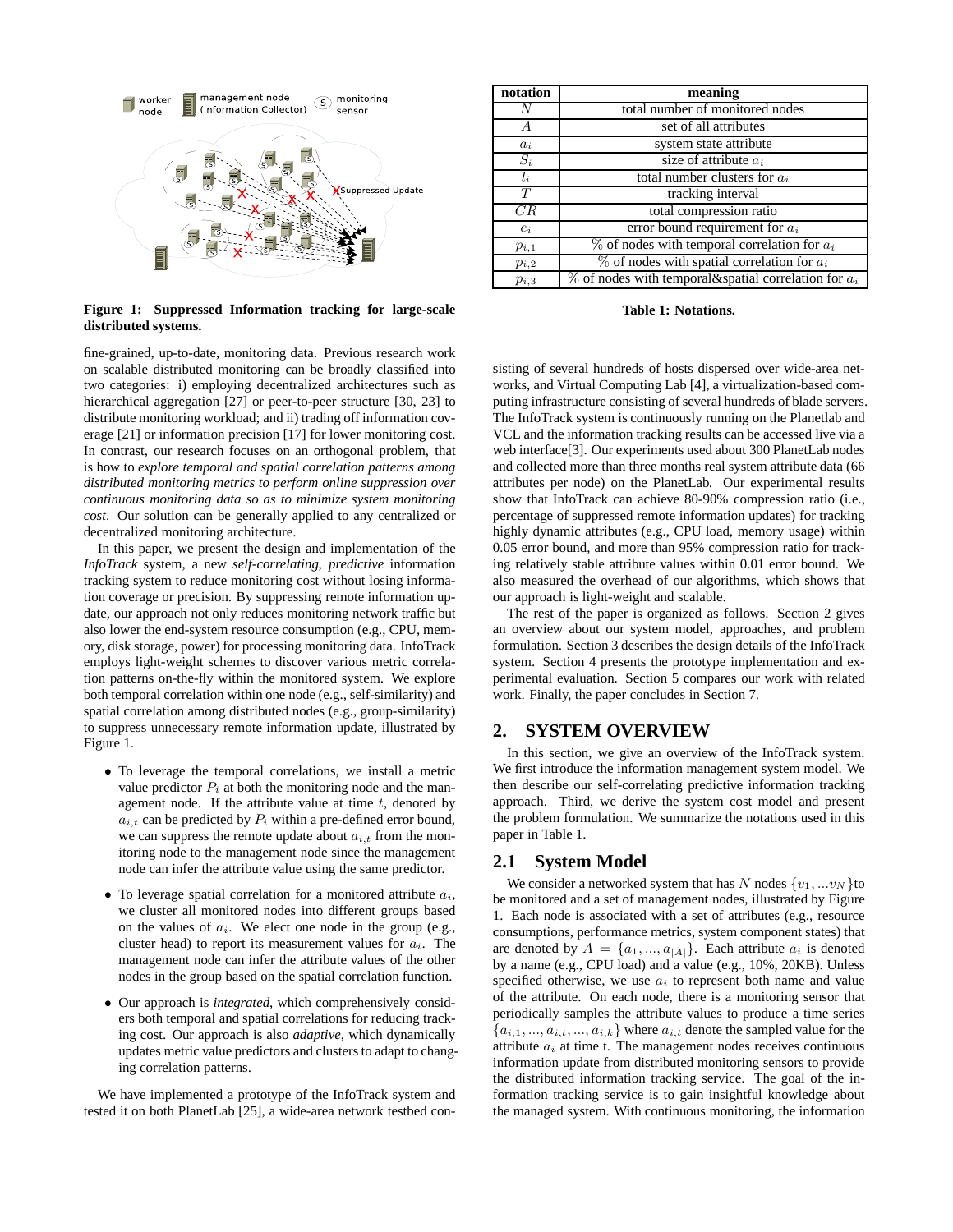tracking service can capture not only snapshots of the networked system but also its evolving behavior.

# **2.2 Approach Overview**

To achieve scalable distributed information tracking, we propose to explore temporal and spatial correlations among distributed monitoring streams to compress tracking traffic. We say an attribute exhibits temporal correlation if we can infer its value at time t denoted by  $a_{i,t}$  using previous m values  $\{a_{i,t-m},...,a_{i,t-1}\}$ . We can install a predictor at both monitoring site and the management node. If the attribute time series  $\{a_{i,1},...,a_{i,t}\}$  can be inferred by the predictor within the user-defined error bound, the monitoring sensor does not need to report  $\{a_{i,1},...,a_{i,t}\}$  to the management node since the managed node can infer the attribute values using the same predictor.

We say a group of worker nodes exhibit spatial correlation for an attribute  $a_i$  if the nodes within the group possess correlated values for  $a_i$ . Two nodes are said to have correlated attribute values if one node has an attribute value  $a_{i,t}$  at time t then the other node has an attribute value  $f(a_{i,t})$  where f denotes some correlation function. The correlation function can take different forms such as  $f(a_{i,t}) =$  $a_{i,t}$ ,  $f(a_{i,t}) = a_{i,t} + C$  or  $f(a_{i,t}) = a_{i,t} \cdot K$ , where C and K are constants. In this paper, we assume the correlation function takes the form of  $f(a_{i,t}) = a_{i,t}$  to simplify explanations. To reduce tracking cost, we elect one node in the group (e.g., cluster head) as the representative to report its measurement values for  $a_i$ . All the other nodes in the group do not need to report the values for  $a_{i,t}$  if the management node can infer their attribute values based on the correlation function  $f(a_{i,t})$  within the user-defined error bound.

Our approach is based on the observation that real-world distributed production systems often exhibit temporal and spatial correlations. For example, a host can remain at a certain resource level during night when no new jobs are allocated to the node. In distributed systems, a group of hosts (e.g., nearby neighbors within one administration domain) may exhibit similar behavior when they are assigned to execute similar computing tasks. As we will show in Section 4, we collected several months of measurement traces on the PlanetLab and discovered significant temporal and spatial correlation patterns. Thus, we can explore those correlation properties to reduce distributed information tracking cost without losing information coverage or precision. Note that our approach can be applied to both centralized or decentralized monitoring system where the system can consist of one management node or multiple collaborative management nodes. For simplicity, we will use the case of single management node to explain our algorithm. However, our approach can be extended to the case of multiple management nodes straightforwardly.

# **2.3 Information Tracking Cost Analysis**

Without exploring temporal or spatial correlations, a distributed information tracking system will configure all monitoring sensors to periodically report all attribute values to the management node. Let us assume the networked system consists of  $N$  nodes, each of which is associated with |A| attributes  $A = \{a_1, ..., a_{|A|}\}\$ , the update interval is  $T$ , and the message size for reporting the attribute  $a_i$  is  $S_i$ . We define the distributed information tracking cost as the amount of total measurement data delivered from all monitoring sensors to the management node every second. The original tracking cost without suppression is

$$
C_{Orig} = \frac{1}{T} \cdot \sum_{a_i \in A} N \cdot S_i \tag{1}
$$

Our approach first reduces the tracking cost by exploring the

temporal correlation. If the attribute value of  $a_i$  can be inferred at time t within a certain error bound  $e_i$  (e.g.,  $|a_{i,t}-P_i(t)|/a_{i,t} \le e_i$ ) at one node, the monitoring sensor on that node does not need to report  $a_{i,t}$  to the management node. Let us assume on average the management node can infer attribute values for  $p_{i,1}$  percent of nodes for  $a_i$ , the total tracking cost is reduced to

$$
C_T = \frac{1}{T} \cdot \sum_{a_i \in A} (1 - p_{i,1}) N \cdot S_i \tag{2}
$$

We now derive the cost reduction brought by exploring spatial correlations to suppress remote information updates. Let us assume all monitored nodes can be clustered into  $l_i$  groups based on the values of  $a_i$ . The nodes within one group possess similar values for  $a_i$ . To reduce tracking cost, we elect one node in the group (e.g., cluster head) to report its measurement values for  $a_i$ . Thus, the management node can infer the attribute values of the other nodes in the group based on the spatial correlation function. If we assume on average we can infer attribute values for  $p_{i,2}$  percent of nodes for  $a_i$ , the total tracking cost consists of two parts: the cost for cluster heads to report attribute values to the management node, and the cost for cluster members whose attribute values can not be inferred accurately to report their values, which can be defined as follows,

$$
C_S = \frac{1}{T} \cdot \sum_{a_i \in A} l_i \cdot S_i + (1 - p_{i,2}) \cdot (N - l_i) \cdot S_i \tag{3}
$$

In order to minimize the monitoring cost, we need to form good clusters, in which more attribute values of cluster members can be inferred from the value reported by the cluster head. The number of clusters is also an important factor in the monitoring cost function. With fewer clusters, the first cost compoment is smaller. However, larger clusters tend to include heterogeneous cluster members and increases the second cost component. Hence, to minimize the monitoring cost, we need to balance the two cost compoments by forming proper number of clusters.

We now derive the tracking cost of an integrated approach considering both temporal and spatial correlations. Assume on average the management node can infer attribute values for  $p_{i,1}$  percent of cluster heads or cluster members based on the temporal correlation. Assume also the management node can infer  $p'_{i,2}$  percent of cluster members whose attribute values cannot be inferred by the temporal correlations but can be inferred based on the reported or predicted values of the cluster heads. The total tracking cost becomes

$$
C_I = \frac{1}{T} \cdot \sum_{a_i \in A} l_i (1 - p_{i,1}) S_i + (1 - p_{i,1} - p'_{i,2}) \cdot (N - l_i) \cdot S_i
$$
 (4)

Compared to the original information tracking service, our approach reduce the information tracking cost by suppressing remote updates of those attribute values that can inferred from temporal or spatial correlations. We use  $C_{to}$  to define the overhead of updating temporal predictors on the management node; We use  $C_{so}$ to denote the dynamic cluster update cost. We will quantify  $C_{to}$ and  $C_{so}$  when we describe specific temporal and spatial correlation discovery schemes in Section 3. We define the total tracking cost of the InfoTrack system as  $C_{InfoTrack} = C_I + C_{to} + C_{so}$ . We define the information tracking compression ratio  $(CR)$  as follows:

$$
CR = \frac{C_{Orig} - C_{InfoTrack}}{C_{Orig}} = \frac{C_{Orig} - (C_I + C_{to} + C_{so})}{C_{Orig}} \quad (5)
$$

The various cost functions derived in this section do not include the cost of initializing the tracking system, which includes the cost of building the initial predictors and clusters for each attribute value.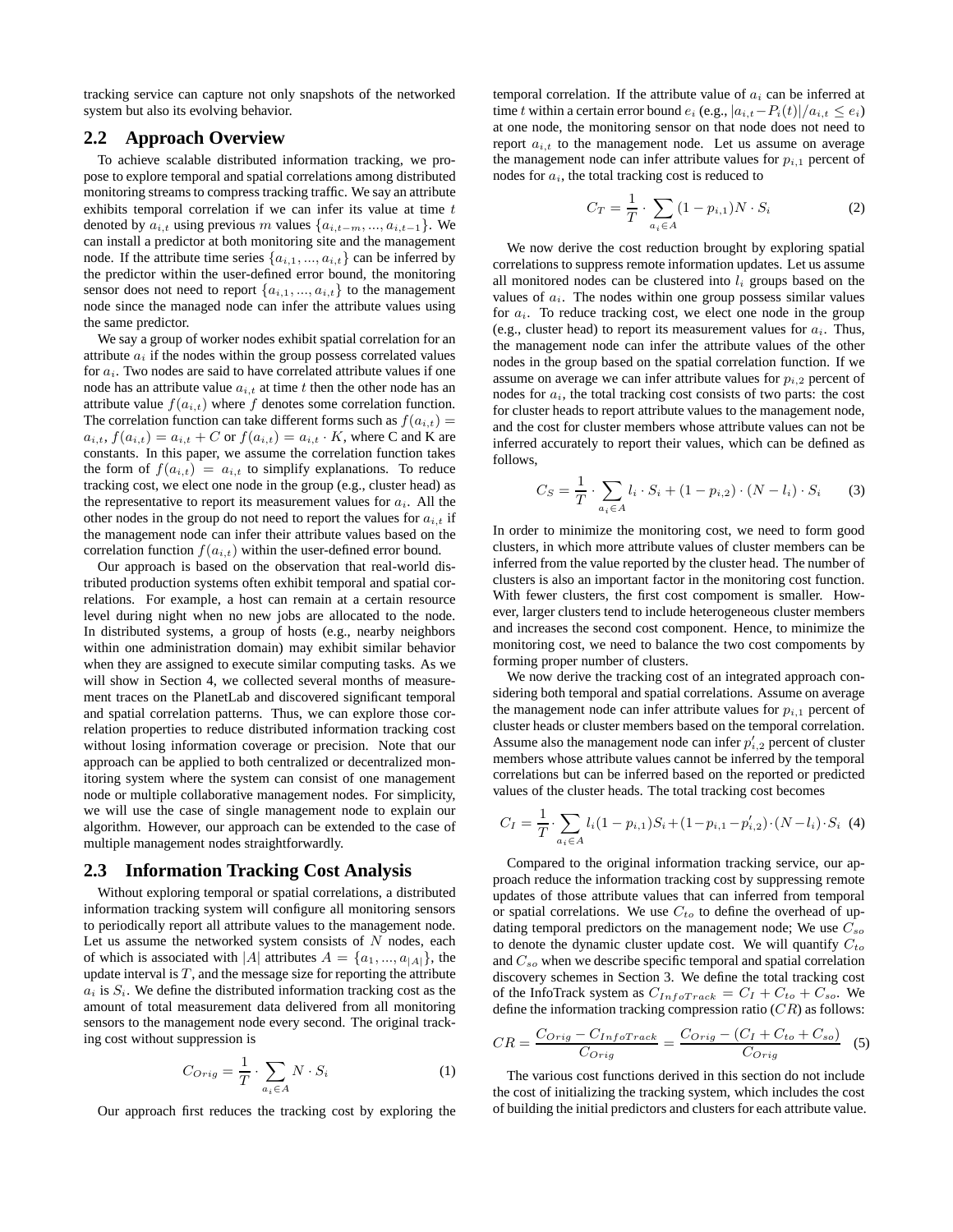Such initial cost depends on the actual algorithms employed in the system, and we give a detailed analysis in Section 4.5.

Different from the static, offline compression scheme (e.g., gzip) that can only be applied after the data have been reported to the management node, our approach performs *dynamic, online* compression over live monitoring data streams during monitoring runtime. Thus, our approach can reduce end-system resource and network bandwidth consumption on both monitored worker nodes and management node, which cannot be achieved by previous offline compression techniques.

# **3. SYSTEM DESIGN AND ALGORITHMS**

In this section, we present the design and algorithm details of the InfoTrack system. We first describe the approach of exploring temporal correlations to reduce information tracking cost. Next, we present how to suppress information tracking cost by exploring spatial correlations. Finally, we present the integrated approach exploring both temporal and spatial correlations.

#### **3.1 Exploring Temporal Correlation**

To explore temporal correlation of an attribute  $a_i$  for reducing tracking cost, we install a predictor  $P_i$  at both the monitored site and the management node. If the attribute value at time  $t$  denoted by  $a_{i,t}$  can be predicted by  $P_i$  within a certain error bound (e.g.,  $|a_{i,t} - P_i(t)|/a_{i,t} \leq e_i$ , the monitoring sensor does not need to report  $a_{i,t}$  to the management node since the management node can infer the attribute value using  $P_i$ . If the monitoring sensor detects that prediction error exceeds the pre-defined threshold by comparing the inferred value with the real measurement value (e.g.,  $|a_{i,t} - P_i(t)|/a_{i,t} > e_i$ , the monitoring sensor performs normal information update by sending the measurement value of  $a_i$  to the management node. If the monitoring sensor detects that the predictor makes frequent errors, it constructs a new prediction function  $P'_i$  and transfers  $P'_i$  to the management node to replace the old prediction function.

Our InfoTrack system is a generic framework, in which any prediction approach can be used to explore temporal correlation. However, to ensure low tracking cost, we need to keep the prediction overhead low. In this paper, we consider two such light-weight predictors, a last-value based simple method and Kalman filter [18]. The last value based method uses the value at time  $t - 1$  as the predicted value for time  $t$ . Thus, if the attribute value does not fluctuate frequently, the last value predictor can accurately predict the metric value most of time. The advantage of this simple approach is that the new predictor  $P'_i$  is the measurement value  $a_{i,t}$  itself. Hence, no additional traffic is generated for updating the new predictor  $P'_i$  at the management node since the monitoring sensor already reports  $a_{i,t}$  to the management node based on our predictive monitoring protocol.

We also apply the Kalman filter [8, 16] to achieve predictive information tracking. The Kalman filter assumes that the process has  $n$  internal states and  $m$  observable measurements. The internal states and measurements at time  $t - 1$  and t are governed by the following equations:

$$
x_t = \mathbf{A}x_{t-1} + w_{t-1} \tag{6}
$$

$$
z_t = \mathbf{H}x_t + v_t \tag{7}
$$

where  $x$  and  $z$  are the state and measurement vectors of the process, respectively. The random variables  $w_t$  and  $v_t$  represent the process and measurement noise, which follows normal probability distributions with process noise covariance Q and measurement noise covariance  $R$ , respectively. The internal states propagate

from time  $t - 1$  to time t through the state transition matrix A, and the measurements are determined by a linear combination of internal states through a  $(m \times n)$  matrix H. For simplicity, A, H, Q and  $R$  are assumed to be constant and we assume the internal states are observable measurements. The Kalman filter estimates the state vector in two steps: *prediction* and *correction*. The prediction of  $x_t$  is made by following Equation 6 and then corrected by the weighted difference of the true measurement and the prediction if a true measurement is available. The correction weight is obtained by applying the least squares method to minimize error covariance [8]. The process noise covariance Q controls the smoothing power of the Kalman filter.

The Kalman filter works in the following way in our information tracking system. At the beginning, for each monitored attribute  $a_i$ , the Kalman filter is initialized using the same  $A, H, Q$ , and R on both the monitoring site and the management node, and the true attribute value is pushed from the monitoring sensor to the management node to start the Kalman filter on both sides. Then, when the Kalman filter makes a prediction  $\bar{a}_{i,t}$  at time t, the monitoring sensor checks whether  $\bar{a}_{i,t}$  is within a certain error bound. If  $\bar{a}_{i,t}$ is close enough to the true value  $a_{i,t}$ , the sensor does not report  $a_{i,t}$  to the management site. The Kalman filter installed on the management node predicts the same  $\bar{a}_{i,t}$ , and the management node uses this predicted value as the observation value at time  $t$ . Both Kalman filters make steps of predictions without correction from true observations until  $\bar{a}_{i,t}$  exceeds the predefined error bound, in which case the sensor pushes the observation of  $a_i$  to the management node, and both Kalman filters correct their predictions accordingly.

From Equation 5 and 2, we can see that we need to have a tradeoff between the predictor update cost (i.e.,  $C_{to}$  in Equation 5) and the prediction accuracy, which determines the percentage of nodes that need to send attribute values to the management node (i.e.,  $p_{i,1}$  in Equation 2). In InfoTrack, both the last value based method and Kalman filter method only require the observed value of  $a_i$  for updating the predictors on the management node. Hence, there is no extra predictor update cost (i.e.,  $C_{to} = 0$  in Equation 5) for both approaches, and Equation 5 can be simplified as follows:

$$
CR = 1 - \frac{\sum_{a_i \in A} (1 - p_{i,1}) \cdot S_i}{\sum_{a_i \in A} S_i},
$$
 (8)

where  $S_i$  is the message size for reporting the attribute  $a_i$ .

# **3.2 Exploring Spatial Correlation**

To explore spatial correlations for a monitored attribute  $a_i$ , we cluster all monitored nodes into different groups based on the values of  $a_i$ . The nodes within one group possess similar values for  $a_i$ . To reduce information tracking overhead, we elect one node in the group (e.g., cluster head) to report its measurement values for  $a_i$ . The management node can infer the attribute values of the other cluster members based on the spatial correlation function. Thus, we can reduce the tracking cost when the management node can infer the attribute values of the cluster members within a certain error bound using the spatial correlation function and the attribute value of the cluster head.

To form closely corelated clusters, we use the *Pearson correlation coefficient* as the similarity measure for clustering algorithms. Given a window size w, we can form a vector  $[a_{i,t},..., a_{i,t+w}]$  for each monitored node. The similarity between two such vectors  $V = [v_1, ..., v_n]$  and  $U = [u_1, ..., u_n]$  is defined as follows: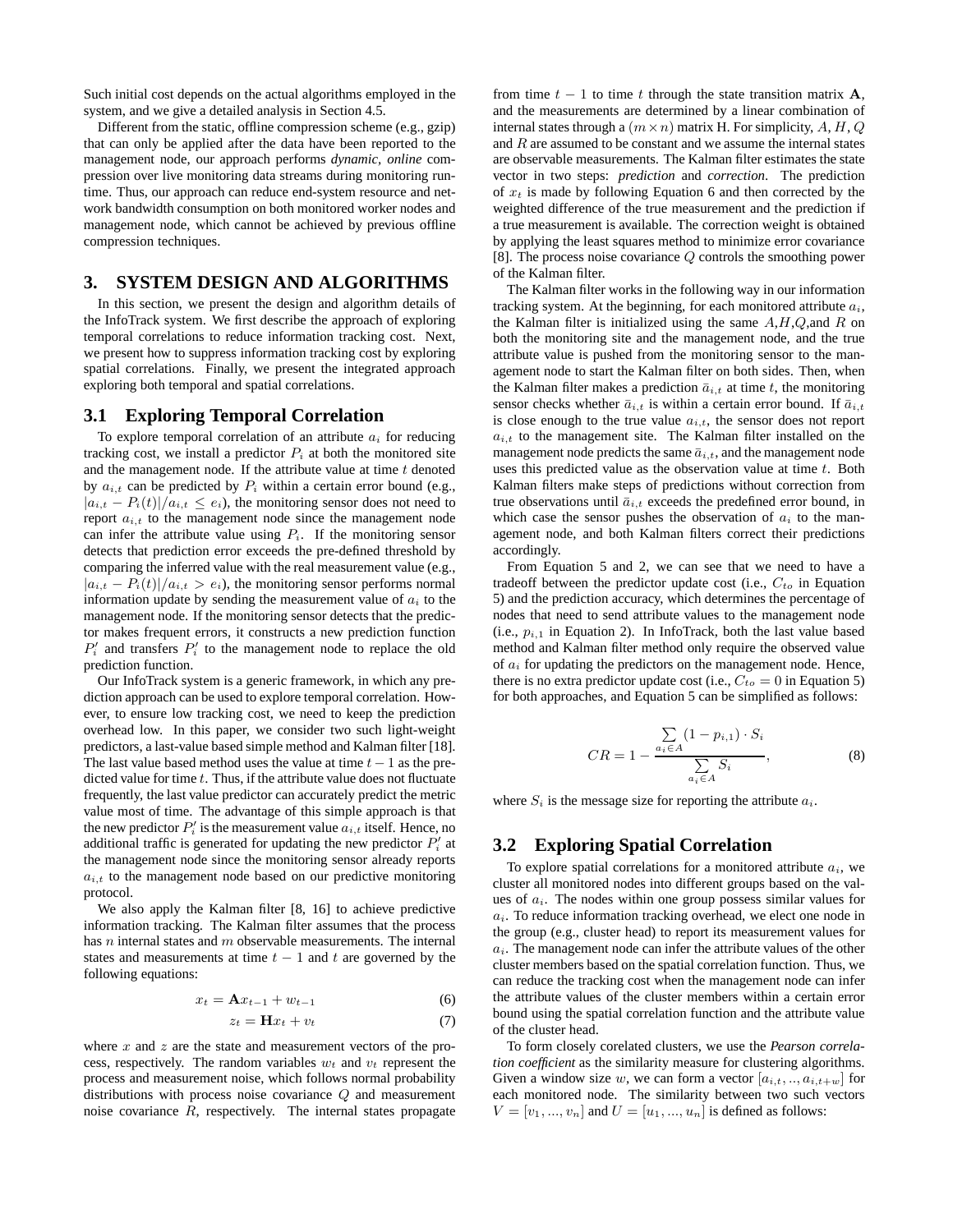$$
\text{sim}(V, U) = \frac{\sum_{i=1}^{n} (v_i - \bar{v})(u_i - \bar{u})}{\sqrt{\sum_{i=1}^{n} (v_i - \bar{v})^2} \sqrt{\sum_{i=1}^{n} (u_i - \bar{u})^2}},\tag{9}
$$

where  $\bar{v}$  and  $\bar{u}$  are the mean of the values of the V and U vectors, respectively. Note that we need to push all these values to the management node to initiate clustering process, we prefer a smaller value of  $w$  that can also lead to reasonable clustering results.

We employ two widely used clustering algorithms for our purpose: a typical partitional clustering algorithm  $k$ -means [22], and a typical agglomerative algorithm  $UPGMA$  [15].

The  $k$ -means [22] algorithm computes a  $k$ -way clustering of a set of objects as follows. Initially, a set of  $k$  objects is selected from the datasets to act as the *seeds* of the k clusters and each object is assigned to the cluster corresponding to its most similar seed. Then, the centroid of each cluster is computed and objects are moved corresponding to their most similar centroids. This process is repeated until it converges to produce the final k clusters. The UPGMA (*i.e*, Unweighted Pair Group Method with Arithmetic mean) algorithm [15] finds the clusters by initially assigning each object to its own cluster and then repeatedly merging pairs of clusters until a certain stopping criteria is met. The UPGMA scheme measures the similarity of two clusters as the average of the pairwise similarity of the objects from each cluster. The agglomerative clustering algorithms produce a hierarchical tree at the end, and a k-way clustering soluction can be obtained by cutting the tree using various criteria.

Comparing these two algorithms, k-means has lower computational complexity, but may suffer from bad initial seed choices. In addition, k-means requires the number of clusters as an explicite input parameter, whereas UPGMA produces a hierarchical tree and we can cut the tree to form natural clusters.

After clustering different monitored nodes into groups, we select the one with the median value of attribute  $a_i$  as the cluster head. There are several ways for the management node to infer the attribute values of cluster members from the values reported by their cluster heads. For simplicity, we record the difference between the last reported values of the monitored node and its cluster head, and add this difference to the newly reported value as the inferred value.

During runtime, we need to dynamically update the cluster to maintain efficiency. We consider two types of changes in clusters. First, a monitored node may not exhibit the similar measurement value for attribute  $a_i$  as its cluster head after a certain period of time. In this case, we want to regroup the monitored site to its most similar cluster. We maintain a credit value for each monitored node on the management node. If the monitored node can be represented by the cluster head, the credit value is incremented. Otherwise, the credit value is decremented. The monitored node is re-assigned to another cluster when its credit value is below a certain threshold (denoted as  $\theta_2$ ). Second, a cluster head may not be the best representative of the cluster after a period of time, in which case we need to select a new cluster head. A new cluster head is selected when the fraction of nodes that need to updates their attribute values is above a certain threshold (denoted as  $\theta_1$ ) for a cluster. The management node needs to send control messages to monitoring sensors when changing cluster membership of a node or changing a cluster head, which forms the spatial correlation discovery overhead (i.e.,  $C_{so}$  in Equation 5). This cluster adaptation cost is closely related to the number of re-assignments per tracking interval. As we will show in Section 4, the cluster adaptation cost is very small.

Note that since the re-assignment of cluster head requires sending cluster information to the newly selected cluster head, we need to avoid frequent cluster head re-assignment by setting a high  $\theta_1$ value. Similarly, re-assigning a monitored site back and forth can

Input:  
\n
$$
a_{i,t}
$$
: the observation value of  $a_i$  at time  $t$   
\n $\bar{a}_{i,t}$ : the predicted value of  $a_i$  by Kalman filter at time  $t$   
\n $\hat{a}_{i,t}$ : the  $a_i$  value received from the cluster head at time  $t$   
\n $e_i$ : error bound for  $a_i$   
\n  
\nSensorReport $(a_{i,t}, \bar{a}_{i,t}, \hat{a}_{i,t}, e_i)$   
\n1. if the node is a cluster head  
\n2. if  $(|a_{i,t} - \bar{a}_{i,t}|/a_{i,t}) > e_i$   
\n3. report  $a_{i,t}$  to the management node  
\n4. push  $a_{i,t}$  to its cluster members  
\n5. else  
\n6. push  $\bar{a}_{i,t}$  to its cluster members  
\n7. else  
\n8. if  $(|a_{i,t} - \bar{a}_{i,t}|/a_{i,t}) > e_i$   
\n9. if  $(|a_{i,t} - \hat{a}_{i,t}|/a_{i,t}) > e_i$   
\n10. report  $a_{i,t}$  to the management node  
\n16.return

**Figure 2: Integrated information update algorithm on the worker node.**

be eliminated by setting a low  $\theta_2$  value.

# **3.3 Integrated Approach**

We now present the integrated approach exploring both temporal and spatial correlations, which is shown in Figure 2. To achieve compressed information tracking, each monitoring sensor performs selective information report. The sensor reports the true observation value for an attribute  $a_i$  only when the management node cannot infer the value of  $a_i$  based on either temporal or spatial correlation functions within a certain error bound. If the monitored node is a cluster head, its monitoring sensor decides whether to report its observation value based on the accuracy of the predicted value given by the metric value predictor. Note that both the monitored node and the management node run the same predictor to predict the value of  $a_i$ . The monitoring sensor only reports the observation value of  $a_i$  to the management node if the prediction error exceeds a certain error bound.

For non-cluster-head monitored site, its monitoring sensor performs selective information report based on both temporal and spatial correlations. First, the monitoring sensor checks the predicted value of an attribute  $a_i$  given by its own metric value predictor. If the predicted value is within the error bound, the monitoring sensor will not report the observation value of  $a_i$  to the management node. Otherwise, the monitoring sensor checks the  $a_i$  value received from the cluster head, denoted by  $\hat{a}_i$ , which is either the observation value of  $a_i$  reported to the management node by the cluster head or the predicted value. If the cluster head value  $\hat{a}_i$  can be used by the management node to infer the attribute value of the monitored site within the error bound, the monitoring sensor will not report its observation value to the management node. The monitoring sensor needs to report the observation value of  $a_i$  to the management node only when both the predicted value given by the metric value predictor and the attribute value of the cluster head cannot achieve desired accuracy. One complication is that the management node needs to know which value (e.g., metric value predictor or cluster head) to use if only one of the two values is usable. Under those cases, either the cluster head or the monitoring sensor needs to send a flag to the management node to indicate which correlation (i.e., temporal or spatial) should be used to infer the remote attribute value.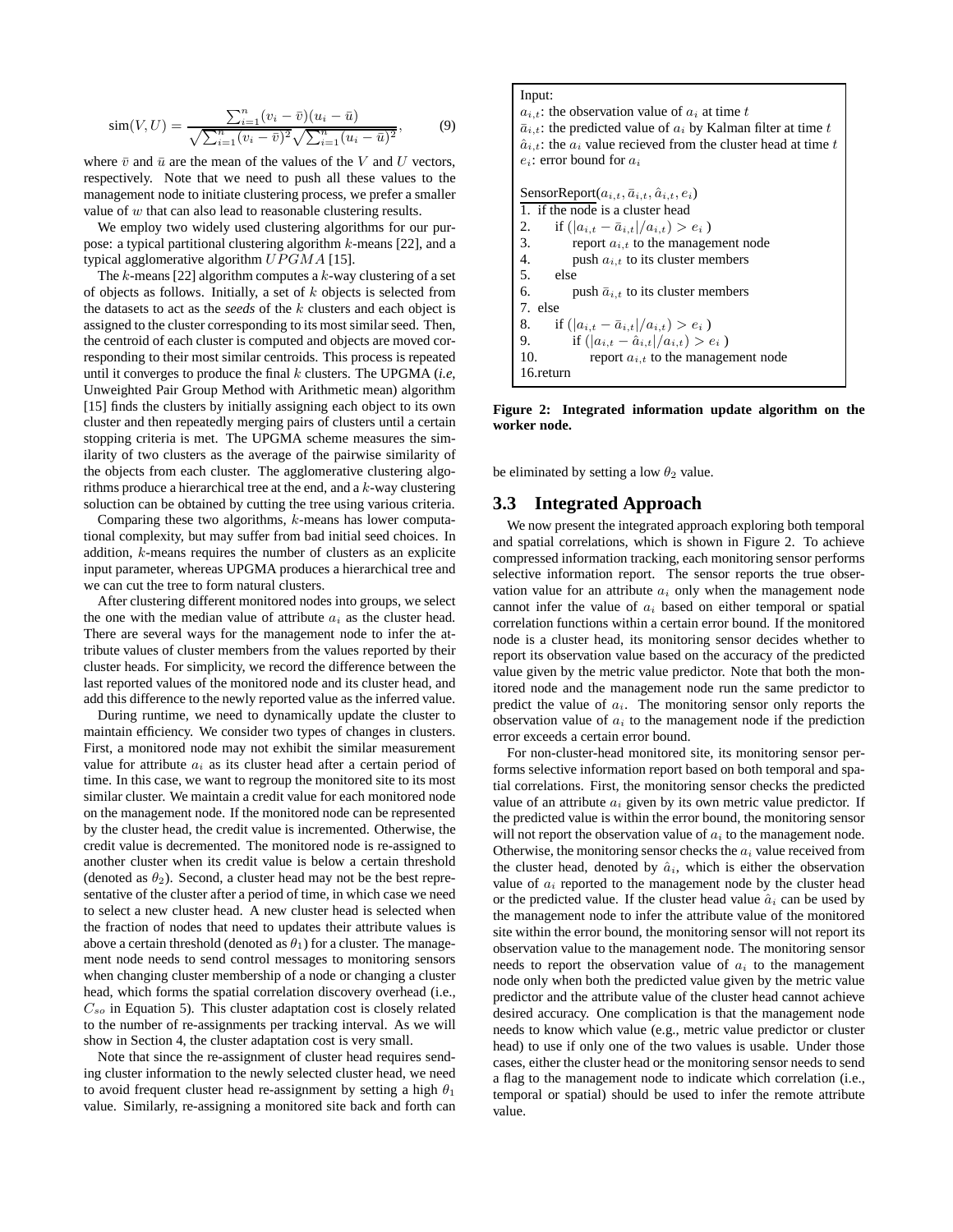| <b>Monitored Attributes</b> |                  |                   |  |  |
|-----------------------------|------------------|-------------------|--|--|
| LOAD1                       | LOAD5            | <b>AVAILCPU</b>   |  |  |
| <b>UPTIME</b>               | <b>FREEMEM</b>   | <b>FREEDISK</b>   |  |  |
| <b>DISKUSAGE</b>            | <b>DISKSIZE</b>  | <b>MYFREEDISK</b> |  |  |
| <b>NUMSLICE</b>             | <b>LIVESLICE</b> | VMSTAT1-17        |  |  |
| <b>CPUUSE</b>               | <b>RWFS</b>      | LOAD11            |  |  |
| LOAD <sub>12</sub>          | LOAD13           | SERVTEST1         |  |  |
| <b>SERVTEST2</b>            | <b>MEMINFO1</b>  | <b>MEMINFO2</b>   |  |  |
| <b>MEMINFO3</b>             | <b>BURP</b>      | <b>CPUHOG</b>     |  |  |
| <b>MEMHOG</b>               | <b>TXHOG</b>     | <b>RXHOG</b>      |  |  |
| PROCHOG                     | <b>TXRATE</b>    | <b>RXRATE</b>     |  |  |
| PURKS1-10                   | PUKPUKS1-10      |                   |  |  |

**Table 2: Monitored metrics on Planetlab.**

When a new node arrives in the system, the management node assigns the node to a cluster based upon the attribute similarity between the node and cluster heads, and predictors are installed on both the worker node and management node. Worker nodes send signals to the management node periodically if they do not need to report their metric values for a long period. In this way the management node knows that a node leaves or becomes unreachable if it does not receive any metric report or life signal over a certain period. When a non-cluster-head node leaves, the management node simply removes the node from its cluster. Whereas, the management node needs to select a new cluster head if a clusterhead node leaves.

The analysis of the cost model for the integrated approach is similar to the separated ones. The information tracking compression ratio  $(CR)$  can be determined by Equation 5 and 4. As discussed above, our light-weight temporal and spatial approaches ensure a zero  $C_{to}$  and very small  $C_{so}$ . Hence, Equation 5 can be simplified as follows:

$$
CR = 1 - \frac{\sum_{a_i \in A} l_i (1 - p_{i,1}) S_i + (1 - p_{i,1} - p'_{i,2}) \cdot (N - l_i) \cdot S_i}{N \cdot \sum_{a_i \in A} S_i},
$$
\n(10)

where  $S_i$  is the message size for reporting the attribute  $a_i$ ,  $l_i$  is the number of clusters for attribute  $a_i$ ,  $p_{i,1}$  is the percent of nodes whose values can be inferred by temporal metric value predictors, and  $p'_{i,2}$  is the percent of cluster members whose attribute values cannot be inferred by the temporal correlations but can be inferred based on the reported or predicted values of the cluster heads.

# **4. SYSTEM EVALUATION**

#### **4.1 Prototype Implementation**

We have implemented a prototype of the InfoTrack system and deployed the system on the Planetlab [25] and VCL [4]. The tracking results of InfoTrack can be accessed live via the web interface mentioned in the Introduction. The monitoring sensor collects about 66 attributes (e.g., available CPU, free memory, disk usage, load1, load5, load10, number of live slices, uptime, etc.) on the PlanetLab, shown by Table 2. Each complete information report has about 2000 bytes.

We perform temporal correlation inference by using the simple last value approach or by running Kalman filters on both monitoring sites and the management node. The management node discovers spatial correlations using k-means or  $UPGMA$  algorithms. The management node initializes the tracking process, pushes the error bound to each sensor, and invokes temporal correlation predictors on both sides. Each sensor executes the attribute report

| <b>Trace Data</b> | Mean | Avg. Std. | Avg. SV |
|-------------------|------|-----------|---------|
| $CPUI-10$         | 80.2 | 5.65      | 1.34    |
| $CPIJ-30$         | 80.2 | 5.65      | 2.58    |
| $MEM-10$          | 78.2 | 11.29     | 2.29    |
| $MEM-30$          | 78.2 | 11.29     | 3.11    |
| Load5             | 8.85 | 2.71      |         |

**Table 3: Statistics of Data Sets**

algorithm shown by Figure 2, which periodically collects resource attribute values and only reports the collected attribute values to the management when the correlation-based inference error is out of bound.

## **4.2 Traces and Their Characteristics**

Our experiments used about 300 PlanetLab nodes and collected several months real system attribute data on the PlanetLab without interrupting normal workload on each node. We track about 66 system attributes and set the report interval to be 10 or 30 seconds. Our system can easily achieve high compression ratio for tracking relatively stable attributes such as uptime, disk usage, load5, load10 within 0.01 error bound. Thus, our experiments focus on evaluating our algorithms on tracking most challenging attributes such as CPU load and free memory. To this end, we extracted four sets of trace data starting from March 20, 2008 for more than a week: CPU load observed every 10 seconds (*CPU-10*), CPU load observed every 30 seconds (*CPU-30*), memory usage observed every 10 seconds (*MEM-10*), and memory usage observed every 30 seconds (*MEM-30*).

We use these trace data sets to evaluate our various temporal correlation, spatial correlation, and integrated models on different system state attributes, as well as different tracking intervals. Some statistics of the data sets are shown in Table 3. We include the average and average standard deviation of Load5 (i.e., the load average for the past 5 minutes in terms of how many active processes are competing for the CPU) in Table 3 as well to demonstrate the workload and conditions when the traces were acquired. In addition to the mean CPU load (in percentage) and mean memory usage (in percentage), we also calculated average standard deviation (labelled as "Avg. Std") along time intervals averaged over all nodes and average step variance (labelled as "Avg. SV"). The average step variance is the absolute difference between two consecutive measurements averaged over all time intervals and all nodes. The average standard deviation indicates the range of the measurements varying along time intervals, whereas the average step variance indicates how rapidly each measurement changes. As shown in Table 3, memory usage exhibits larger variance than CPU load. Hence, we expect that the two memory usage data sets are harder for compression. Varying report intervals from 10 seconds to 30 seconds increases the average step variance. Since our models compress data based on past measurements, we expect that our models perform better on trace data with smaller average step variances.

#### **4.3 Evaluation Methodology**

We evaluate our correlation-aware information tracking models using randomized test on the four trace data sets. For a given trace, we randomly select a starting point in the trace and start to evalute our models for the next 9000 samples (for CPU-10 and MEM-10) and 3000 samples (for CPU-30 and MEM-30), respectively. The number of tested samples is chosen to be 9000 and 300 so that the evaluation period covers one day.

For our temporal correlation aware tracking model with the Kalman filter, we set the process noise covariance Q equal to 10 and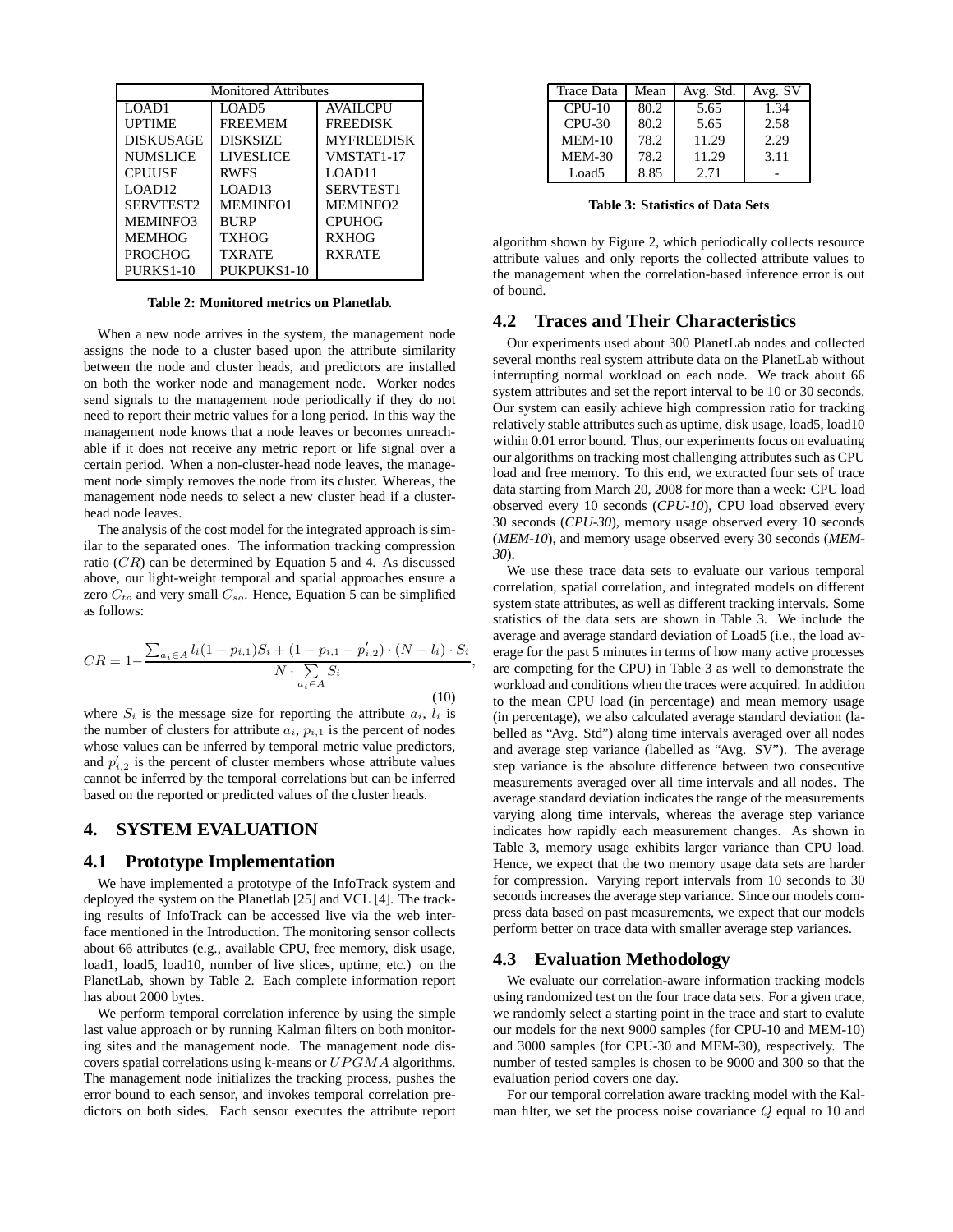

**Figure 3: Mean tracking cost reduction based on the temporal correlation.**



**Figure 4: Mean CPU metric tracking cost reduction based on the spatial correlation.**

measurement noise covariance  $R$  equal to 1, as discussed in Section 3.1. For our spatial correlation-aware tracking model, we test both  $k$ -means and  $UPGMA$  clustering algorithms. We empirically chose to use a window size of 12 for calculating correlation coefficient (Equation 9). The number of clusters produced by  $UPGMA$  is controlled to be between 10 to 20, as the values in this range tend to perform well. This is done by varying the inconsistency coefficient cutoff value. We use the same number of clusters as the input to the k-means clustering algorithm.

The temporal correlation-aware, spatial correlation-aware, and integrated information tracking models are evaluted with an error bound value ranging from 0.01 to 0.1. The performance of various models are assessed using *Compression Ratio* (Equation 5). Each experiment is repeated 200 times, and the average compression ratio is reported.

# **4.4 Results and Analysis**

We first present the results for our temporal correlation-aware model, which uses the last value based approach or Kalman filter to infer dynamic attribute values. Figure 3 shows the compression ratio achieved by the last value model and Kalman filter model with various error bound values for CPU-10, CPU-30, MEM-10, and MEM-30. From the figure, we can clearly see that the benefit of employing the temporal correlation-aware model to achieve compressed information tracking. The larger the error bound is allowed, the higher the compression ratio can be achieved by our system. The two temporal correlation-aware models perform similarly and can achieve compression ratio over 90%, with error bound around 0.1. As we expected, our model performs better on CPU load data than on memory usage data since the former data set shows bigger step variances than the latter data set. The compression ratios achieved on CPU-10 and MEM-10 is better than those on CPU-30 and MEM-30.

We conduct the second set of experiments to study the effectiveness of our spatial correlation aware information tracking model.



**Figure 5: Mean memory metric tracking cost reduction based on the spatial correlation.**



**Figure 6: Average overhead of adaptive clustering algorithms.**

Figure 4 and Figure 5 show the compression ratio achieved by different clustering algorithms on CPU-10, CPU-30, MEM-10, and MEM-30. We run our experiments using four clustering algorithms in total, namely  $UPGMA$ , k-means, and their adaptive versions with dynamic cluster adjustments.

There are a number of observations we can make from those figures. First, we observe that our spatial correlation aware tracking model can reduce the tracking cost significantly. The two adaptive clustering algorithms can achieve a compression ratio of more than 50% with tight error bounds of less than 0.05 for all traces. Second, similar to the results of our temporal correlation aware tracking model, the results here also show the trace data with longer report intervals are harder to compress than the trace data with shorter report intervals. Third, the adaptive clustering techniques improve the compression ratio in most cases. On average the adaptive  $UPGMA$  clustering algorithm outperforms the  $UPGMA$  algorithm by more than 10% on CPU-10 and CPU-30, and around 20% on MEM-10 and MEM-30. The adaptive k-means clustering algorithm also outperforms the  $k$ -means clustering algorithm by 5% to 7% on average on four trace data sets. Finally, the two adaptive clustering algorithms perform similarly for all data sets.

Figure 6 shows the cluster adaptation cost introduced by the adaptive techniques on CPU-10 and MEM-10. The average overhead shown in Figure 6 is defined as the number of re-assignments of either cluster heads or cluster members per report interval. We observe that the number of re-assignments quickly reaches to a small number as the error bound increases. Hence, the adaptive techniques improve our tracking compression ratios with little additional cost.

We now present the results of the integrated self-suppressing information tracking approaches. The two temporal approaches and two spatial approaches can have four combinations. We show the results of combining Kalman filter with adaptive  $UPGMA$ , and other combinations show similiar trends as well. Figure 7 and Figure 8 show the compression ratio achieved by the integrated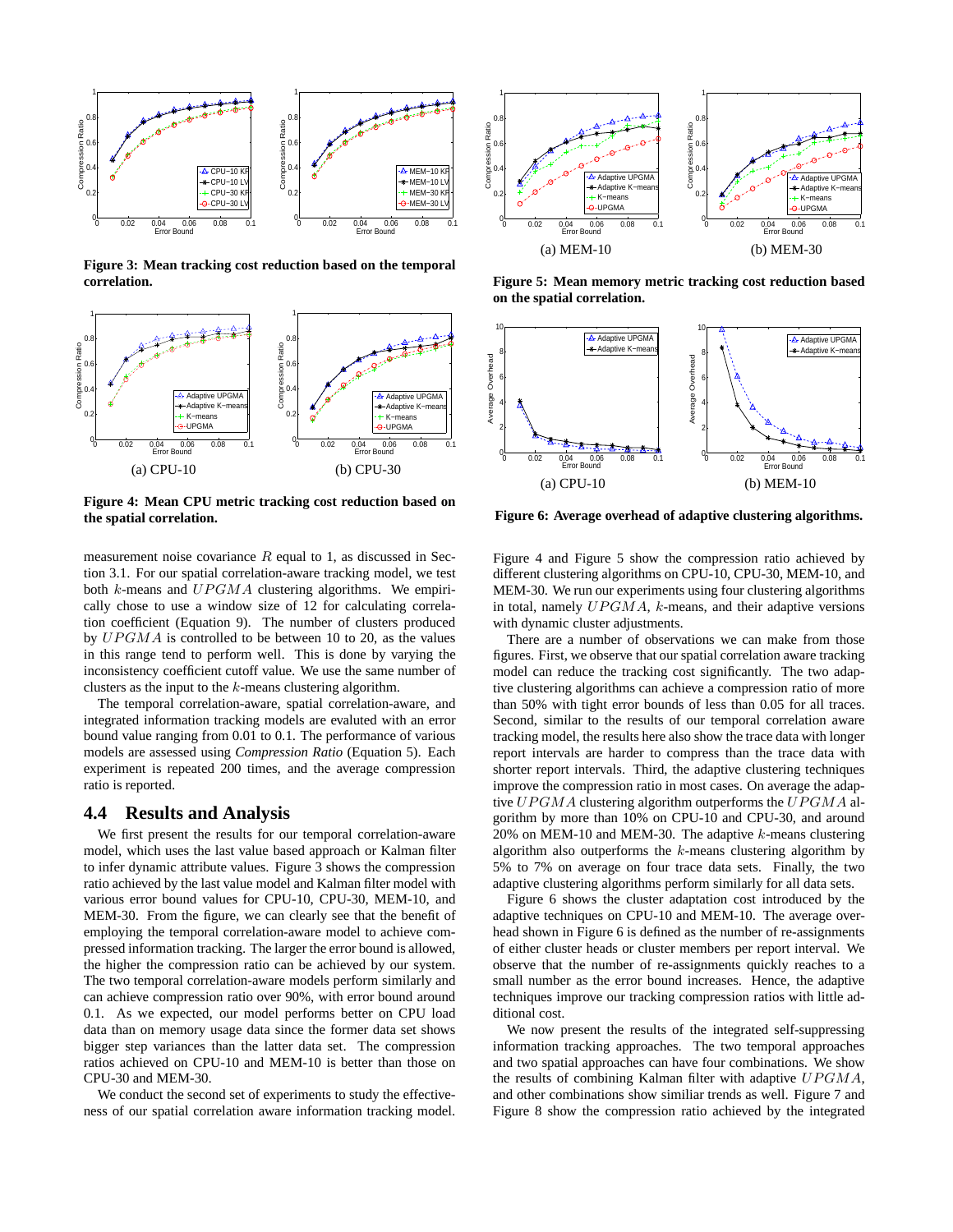

**Figure 7: Mean CPU metric tracking cost reduction of the integrated approach.**



**Figure 8: Mean memory metric tracking cost reduction of the integrated approach.**

model (labelled as InfoTrack in all figures) on CPU-10, CPU-30, MEM-10, and MEM-30, and the results of a simple change based model as a baseline. The change based model performs information update when the attribute value change exceeds the error bound. We observe that the tracking models exploring both temporal and spatial correlations can consistently improve the compression ratio further than the tracking models exploring only temporal or spatial correlations. The integrated approach can achieve more than 60% compression ratio on CPU-10 with a tight error bound of 0.01, and 90% compression ratio with an error bound of 0.05. On MEM-10, the integrated approach can achieve 48% to 85% of compression ratio. The improvement achieved by InfoTrack over the changebased approach can be as high as 40% for CPU-10 and 25% for MEM-10, especially under a tight error bound. Note that the performance of our intergrated approach can be further improved by plugging in more advanced or application tailored temporal and spatial correlation models. However, the focus of this paper is not to find the best single temporal or spatial correlation models, but to present a generic framework which allows the integration of exploring both spatial and temporal correlations.

To evaluate InfoTrack with more dynamic systems, i.e., when system metric values have bigger average standard deviations and and bigger average step variances, we selected the PlanetLab traces of two days (denoted as *Trace1* and *Trace2*) with the highest average standard deviations of CPU load during the entire period

|        | Trace Data   CPULoad   CPULoad   Load5 |           |      | Load <sub>5</sub> |
|--------|----------------------------------------|-----------|------|-------------------|
|        | Mean                                   | Avg. Std. | Mean | Avg. Std.         |
| Trace1 | 77.1                                   | 6.92      | 6.72 | 2.23              |
| Trace2 | 72.5                                   | 7.03      | 6.49 | 1.96              |

**Table 4: Statistics of Trace1 and Trace2**



**Figure 9: Mean CPU metric tracking cost reduction of the integrated approach.**

that we collected real system attribute data on the PlanetLab. Both traces contain CPU load values with the report interval of 10 seconds for 24 hours. Some statistics of the two traces are shown in Table 4. We show the mean CPU metric tracking cost reduction of the integrated approach in Figure 9. We can observe that with higher variations on metric values, InfoTrack can still achieve similiar improvements over the change-based approach as the ones shown in Figure 7, and achieve more than 50% compression ratio with an error bound of 0.01, and more than 80% with an error bound of 0.05. Other system metrics show similar trends on *Trace1* and *Trace2*, and the results are omitted due to space limitation.



**Figure 10: Continuous CPU metric tracking cost reduction with error bound = 0.01.**



**Figure 11: Average CPU load and standard deviation of CPU-10.**

In the experiment results we have shown so far, the compression ratio is calculated by averaging over the entire tracking period (which is about 24 hours). We also want to see how the compression ratio changes over time. To do so, we evalute the performance of a tracking model by calculating the compression ratio value for each hour. Figure 10 shows such compression ratios achieved by Info-Track and a simple change-based model on CPU-10 with an error bound of 0.01. We observe that there is a clear "day and night" pattern in the results. To explain this performance pattern,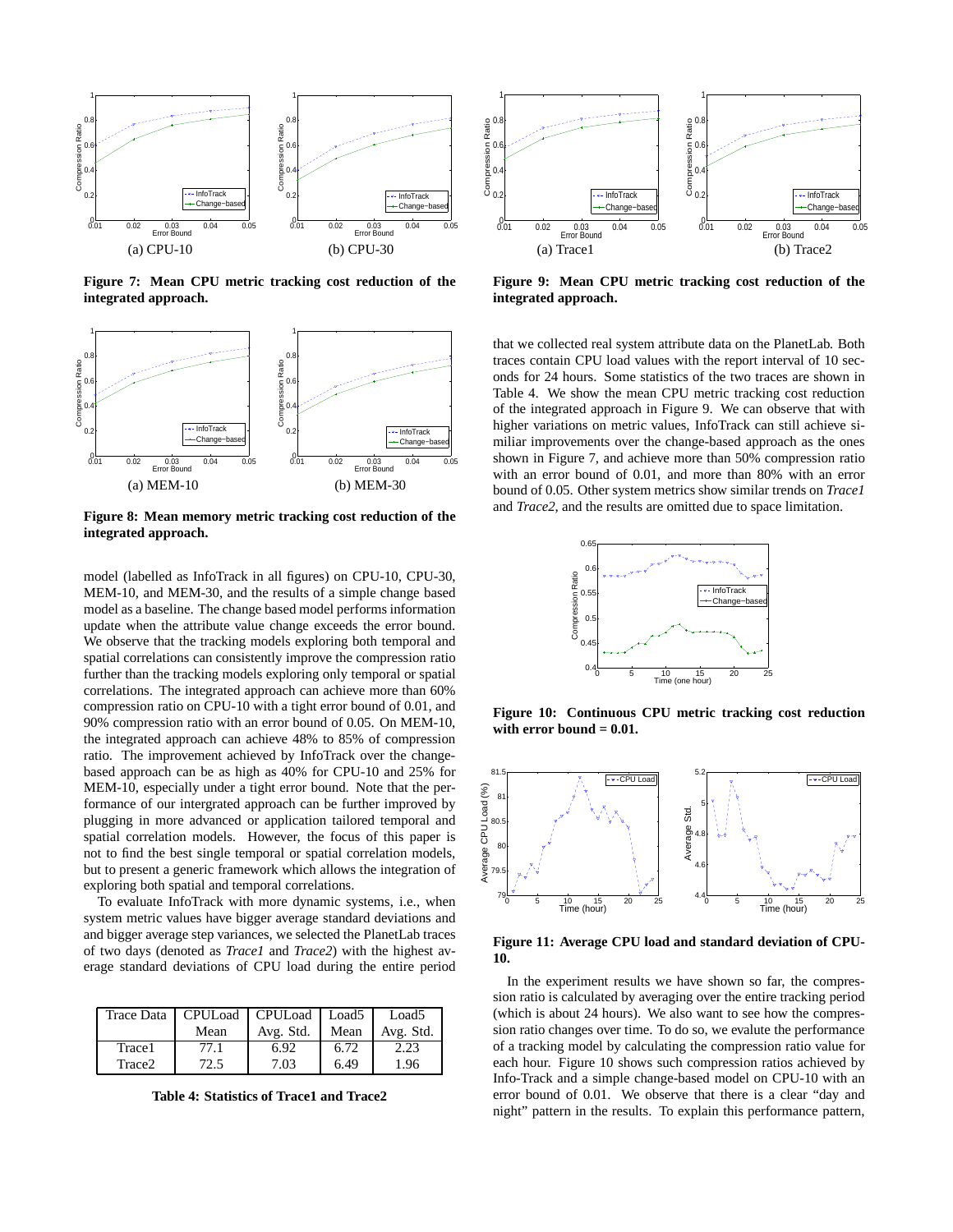

**Figure 12: Continuous total tracking cost reduction on all 66 metrics with error bound = 0.01.**

| Node type                          | memory | computation     |
|------------------------------------|--------|-----------------|
| Management node (cluster creation) | 100 MB | $5 \text{ min}$ |
| Management node (cluster update)   | 10 MB  | $2 \text{ ms}$  |
| Management node (prediction)       | 50 MB  | $50 \text{ ms}$ |
| Worker node                        | 10 KB  | $0.01$ ms       |

**Table 5: Total InfoTrack overhead for tracking 100 metrics on 5000 nodes.**

we also plot the average CPU load and standard deviation of CPU load for each hour averaged over days in Figure 11. The performance pattern can be well explained by the same pattern in the average CPU load and average standard deviation. The correlationaware tracking models can achieve higher compression ratios when average CPU load is high and average standard deviation is low.

#### **4.5 Micro-benchmark Experiments**

Now we show the results of micro-benchmark experiments of our InfoTrack system on PlanetLab. This set of experiments involves 276 PlanetLab nodes and we use InfoTrack to track the whole set of 66 features in every 10 seconds over 24 hours starting from August 26, 2008, and the average CPU load and average Load5 are 79.5% and 6.87, respectively, during that period. In Figure 12, we show the total tracking cost in terms of total updates per second of InfoTrack with an error bound value of 0.01 and the original tracking cost without any compression divided by 10 over 24 hours<sup>1</sup>. Note that in this set of experiments the Kalman Filter and adaptive UPGMA are used as the temporal and spatial correlation approach, respectively. As shown in Figure 12, our system significantly reduces the tracking cost by more than one order of magnitude with a tight error bound of 0.01. By suppressing remote information update, our approach can reduce both monitoring network traffic and end-system resource consumption. In particular, InfoTrack reduced monitoring network traffic to be under 5 Kbps. More importantly, fewer updates also reduce database write on the management node and save system resource consumption (e.g., CPU, memory, database capacity, disk storage, power) for processing or storing monitoring data.

In many real-world large-scale networked systems such as enterprise data centers, the number of nodes can easily grow over thousands or even tens of thousands, in which case the original monitoring network traffic can exceed tens of Mbps. InfoTrack can significantly reduce the tracking cost and is well suited for tracking dynamic information in large-scale networked systems.

We now evaluate the resource overhead of the InfoTrack system to verify that our approach is light-weight. Table 5 summarizes the overhead measurement results. We run the management node

software on a desktop machine with 1.2GHz CPU and 1G memory to track  $M$  attributes on  $N$  nodes, where  $M$  varies from 20 to 100 and  $N$  varies from 500 to 5000. For 5000 nodes, the k-means algorithm creates clusters for one feature under one minute, and the UPGAM algorithm under five minutes. The memory consumption for creating clusters is under 2MB for k-means, and 100MB for UPGMA. Note that the cluster creation is rarely invoked. Once the clusters are created, maintaining and updating clusters is lightweight. With 5000 nodes and 100 attributes, the cluster update time is under 2ms, and the memory consumption of the management node is under 10MB. For metric value prediction, the last value approach consumes 2MB memory to store last values. With 5000 nodes and 100 attributes, the prediction time using Kalman filter is under 50ms, and the memory consumption is under 50MB.

The InfoTrack software running on each monitored worker node is very light-weight. We run the software on the same desktop machine. With 100 attributes, the prediction time using Kalman filter is under 0.01ms, and the memory consumption is under 10KB.

# **5. RELATED WORK**

Distributed information management is critical for managing large-scale networked systems. For example, both the CoMon PlanetLab monitoring service [1] and the Grid Monitoring/Discovery Service (MDS [10]) have proven extremely useful for their user communities. However, for practical purposes, both systems are statically configured with long update interval (e.g., five minutes for the CoMon infrastructure). Previous work (e.g., Astrolabe [27], SDIMS [30], Mercury [7], SWORD [23],NodeWiz [6] and PIER [14]) has proposed to leverage decentralized structures to achieve scalable information management. Other research work (e.g., Info-Eye [21], STAR [17]) has proposed to trade off information coverage or information precision for lower monitoring cost. Different from the above work, the focus of our research is on exploring correlation patterns to achieve self-compressing continuous information tracking, which can be used to not only answer various information queries but also extract important system patterns to guide system management decisions.

Distributed information monitoring has been recognized by recent work as an important component for system management. Singh et al. developed a declarative query system for distributed system monitoring and problem diagnosis [26]. AjaxScope [19] is a distributed Web application monitoring platform using online instrumentation of JavaScript code. FDR [28] is an online system call tracing tool used for misconfiguration troubleshooting. FDR focuses on system call compression while our work focuses on compressing numerical value metric tracking traffic by exploring spatial and temporal correlations.

Exploring correlation patterns among distributed data sources have been studied under different context such as sensor network monitoring [29, 20, 11], distributed event tracking [16], and resource discovery [9]. Although the general idea of exploring temporal and spatial correlations is not new, we shall emphasize applying the idea to distributed information tracking over large-scale networked systems requires non-trivial system analysis and design. In our case, it means discovering dynamic spatial and temporal correlation patterns among distributed information sources using lightweight methods instead of assuming a specific probabilistic model (e.g., Gaussians) as in wireless sensor networks. To the best of our knowledge, our work makes the first step to combine temporal and spatial correlation discovery for reducing distributed information tracking cost in large-scale distributed production systems.

## **6. ACKNOWLEDGEMENT**

<sup>9&</sup>lt;sup>1</sup>Showing 1/10 of original tracking cost allows us to see the varying compression performance achieved by InfoTrack.